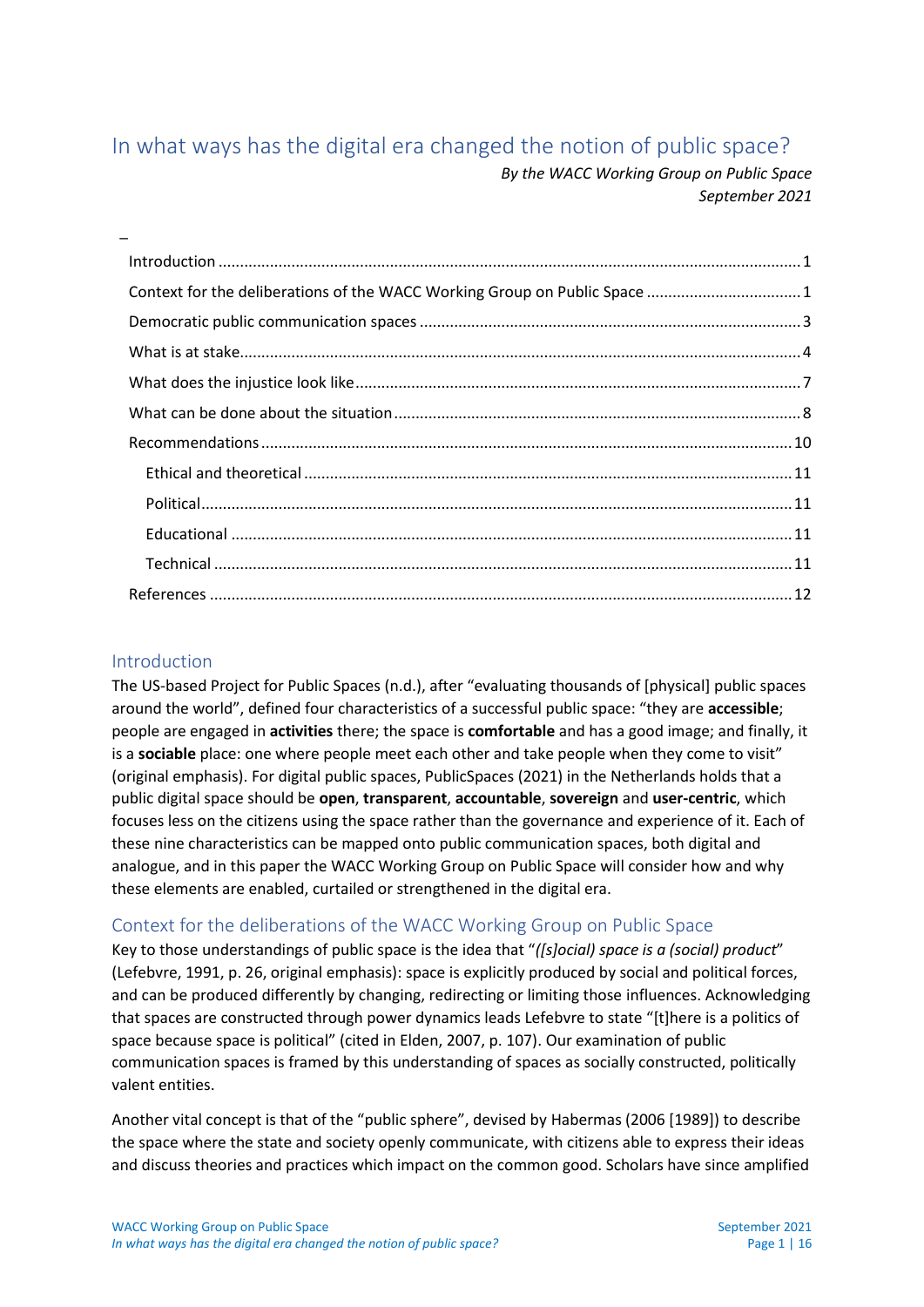Habermas' concept from its upper-middle-class roots to recognise the participation of diverse nontraditional groups within the centralised public sphere, or within "counter" or "little" public spheres which unite smaller communities (Fraser, 1990; Hickey-Moody, 2016).

Habermas' public sphere is intimately linked to public spaces, digital or otherwise, yet it is essential that we clearly distinguish between the "public sphere" and "public space(s)". We understand that the public sphere is linked to political discourse and related actions, and that it is merely one of many overlapping, interrelated kinds of public space which can address all and sundry topics, ideas and areas of life.

For an individual, group or community to participate fully in a public communication space, their voice must be enabled. Nick Couldry emphasises that voice is a crucial democratic tool in the face of the prevailing neoliberal political structure, and recognises it as a value to be embodied in individuals, projects and policies, and an active process through which speakers "give an account of themselves and of their place in the world" (2010, p. 1). When people experience "the denial of the right of people to influence the decisions that affect their lives, and the right to participate in that decision making" , this is termed "voice poverty" (Tacchi, 2008). This has historically been the case for groups excluded by material poverty, lack of education, disability or gender (among many other life circumstances and identity categories). Voice poverty continues to disproportionately impact minoritised groups, despite the unifying force of shared identities in our networked communities (Castells, 2010).

The struggle for citizens to take their rightful place in communicating their needs, ideas and decisions has long been the focus of the movement for communication rights, which WACC has been a part of for over five decades. To avoid reinventing decades of campaigning, let's spotlight important achievements in an ongoing campaign, beginning with the UN World Summits for the Information Society (WSIS), held in Geneva in 2003 and Tunis in 2005 (Thomas, 2006). At these summits, debates around "the information society" (which had been developing since the 1970s) crossed paths with discourses around global access to communication, which had been epitomised by the UNESCO MacBride Report (International Commission for the Study of Communication Problems, 2004 [1980]). The MacBride Report gave a framework to the New World Information and Communication Order (NWICO) that emphasised communication rights for the non-western world (Ó Siochrú, 2004). Once the WSIS process was announced, the Communication Rights in the Information Society (CRIS) Campaign was launched to respond in November 2001 with the aim of bringing civil society voices together – despite members' scepticism at the WSIS's paradigm in clear support of "the neoliberal globalization of ICTs" ("Communication rights in the information society: The CRIS campaign," 2002; Ó Siochrú, 2004, p. 209). Despite this and the limitations of civil actors' participation, CRIS's work (including that of WACC) was invaluable in raising significant global issues and in establishing a broad, united, transnational agenda for communication rights (Mueller, Kuerbis, & Pagé, 2007; Ó Siochrú, 2004; Thomas, 2006; WSIS Civil Society, 2005).

The work of the CRIS Campaign trained and influenced campaigners worldwide, and in that same spirit other important communiqués around communication rights have since been released. We particularly note the 2014 *Delhi Declaration for a Just and Equitable Internet* (Just Net Coalition, 2014) which led to the Digital Justice Manifesto, released in 2019 and entitled *A Call to Own Our Digital Future* (WACC, 2020), as well as the important *Feminist Principles of the Internet* (2016) which continues to be translated and disseminated. These three statements share a marked focus on the perspectives, rights and needs of historically excluded groups, such as women, linguistic minorities, Indigenous nations and residents of the Global South. Each continues to resonate within the communication rights movement, although we note ruefully that the United Nations' proposed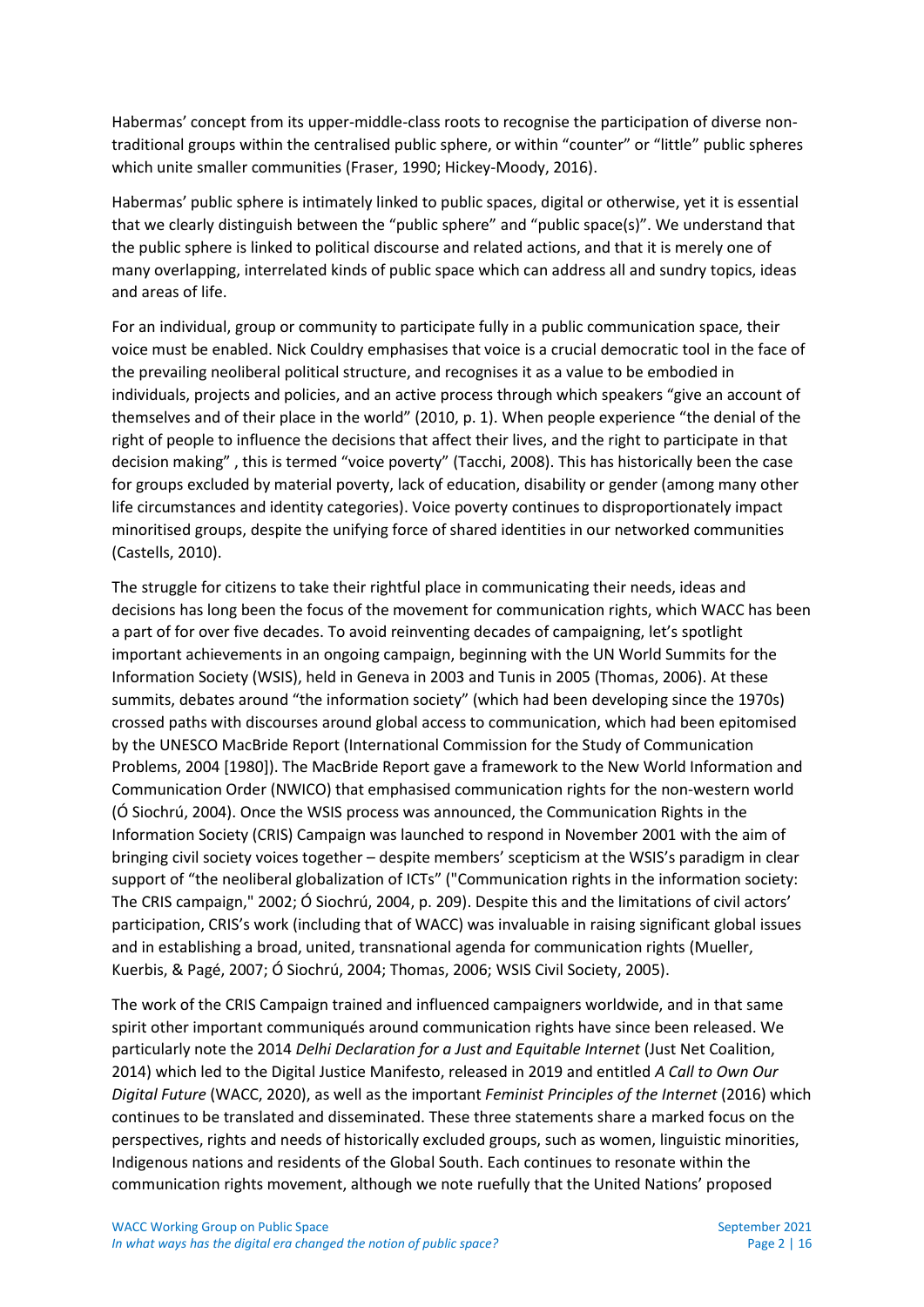*Declaration of Digital Independence* from 2019 (UN Secretary-General's High-level Panel on Digital Cooperation (UNSG), 2019) has not gained a foothold and its associated website is no longer active as of September 2021.

We also note that the Assembly of the World Council of Churches has focused on the issue of communications three times before, in Uppsala (1968), Vancouver (1983) and most recently in Busan, South Korea, in 2013, where it considered the *Busan Communication Statement* produced in the consultation process prior (World Council of Churches, 2012). That statement was aimed at "[r]eclaiming communication for life, justice and peace", and is a recognition that  $-$  through the lens of Christian faith – we can recognise, identify and name the unjust and domineering communication systems which are integrated into our lives. By means of prophetic communication, we can work to confront, challenge and transform power structures with our core commitment to justice, dignity and equity for all.

When considered through the eyes of faith, the increasingly powerful media and communications corporations, infrastructures and systems can be considered as Biblical "Principalities", "Authorities", "Regencies" or "Dominions" operating in "our time of globalization" (Stackhouse, 2001, pp. 73, 74). We can also recognise that these mediatic forces are "'demonic' in the sense that they grab and possess people and are in need not only of counter-forces but of fundamental conversion" (p. 74). Their imposed universality also creates "a common 'world', which offers the basis for common discourse, the common good, and a 'public theology' on social, ethical and other issues" (D'Costa, 2005, p. 83), through which faith communities can contribute to reassessing and realigning these public communication spheres for the faithful and unfaithful alike. For the former, Hainsworth (2010) considers that public theology, which has long roots but new opportunities when channelled through online technologies, can "equip [faith community] members for faithful deliberation" and allow them to "recognise and respond to the changed landscape of proclamation and communication" (pp. 223, 225). According to theologian and sociologist Jacques Ellul (1980), we are living within a global technological system which has assumed the character of a sacred force, calling forth awe and veneration. Today, the climate emergency is exposing how dangerously that worship threatens our planet. The technological system as a whole must be *de-sacralised* and reoriented towards the common good. We accordingly consider the practice of public theology as vital to responding to the challenges posed by the technological and communication environment in which we all live.

# <span id="page-2-0"></span>Democratic public communication spaces

In addition to the arguments, analysis and suggestions laid out below, our Working Group would like to share both a definition and a description of "digital public communication spaces". We hope that our movement and our collective actions can be strengthened if we hold a clear, shared vision for the spaces where we communicate our lives, our needs, and our dreams as human beings.

The definition we arrived at is:

Democratic public communication spaces are spaces for considered dialogue – both analogue and digital – that would explicitly strengthen excluded voices; guarantee citizens the right to own and control their data, information and knowledge, free from commercial, state or other co-option; and contribute to, uphold and validate social justice, communication rights and the common good.

A fuller description of this vision is that democratic public communication spaces would fully respect and promote fundamental human rights, and hold the ideas of the common good, social justice, enabled citizenship, and communication rights and responsibilities at their heart. These spaces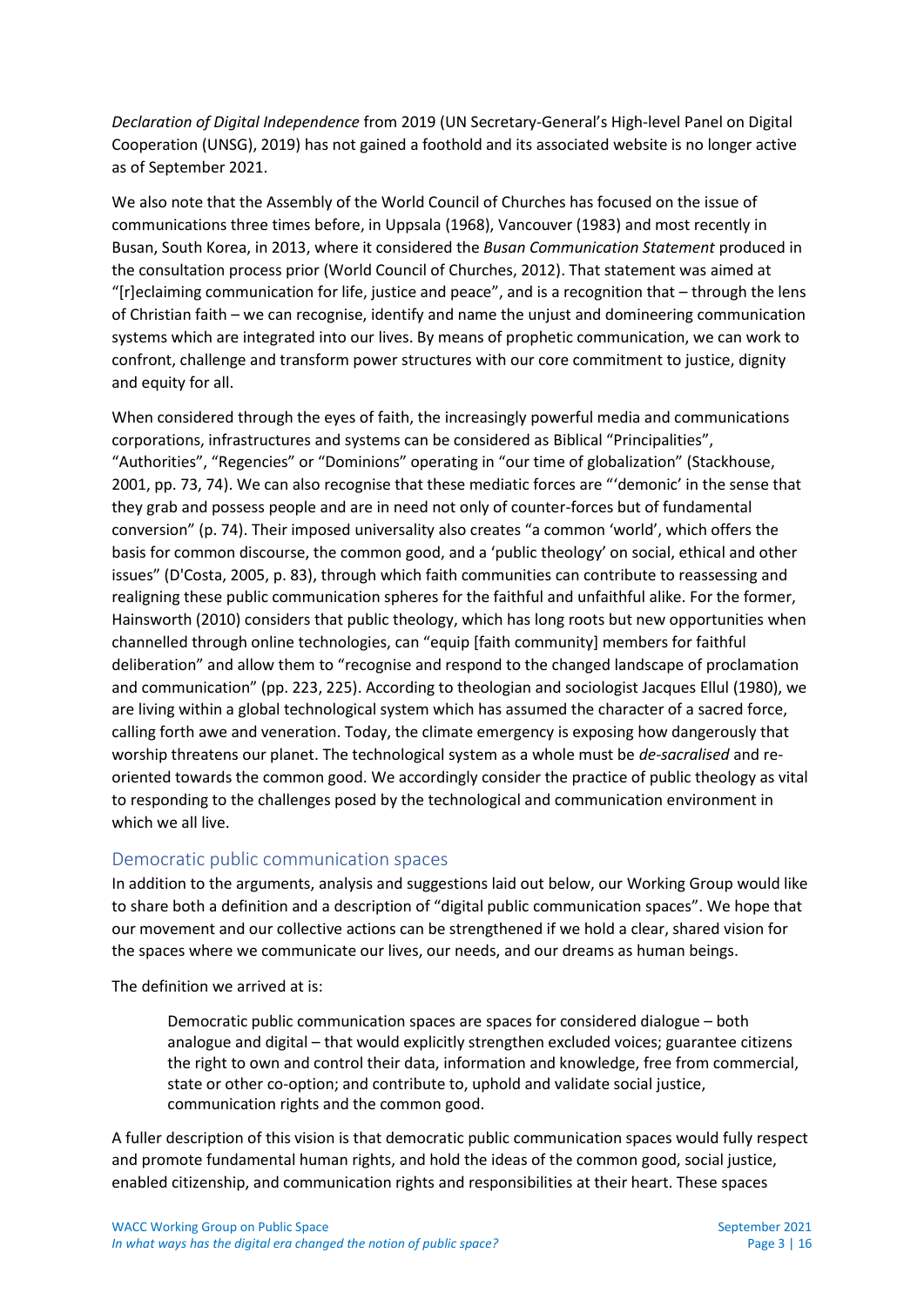would manifest within the broader range of democratic public spaces, and it is often at the shifting boundaries between the two that these core ideas must be upheld and reinforced.

In these spaces, citizens would have equal access to data, information, knowledge and opportunities for exploring and understanding expert insights. This would be based on minimum guaranteed access to cost-free or affordable media, information and literacy training (formal and informal); analogue, digital and online systems; software and hardware; connectivity, bandwidth and networks; and sustainable energy sources for their communication technology. The current primacy of online spaces must not be allowed to override the many existing and necessary forms of analogue communication and connection, including radio, theatre, music and public art. We also recognise the vital role of public theology and faith communities in ensuring that the core ideas behind democratic public communication spaces are taught, sustained and made manifest.

Citizens' access to these communication resources would be appropriately protected from threats to privacy and security, or processes of exploitation, surveillance, capture or domination by state, private or other actors; this must be undergirded by strong legislative and regulatory frameworks which are devised through strong, diverse stakeholder consultations and that ensure accountability and transparency at a local, regional, national and international level. Locally created, communitymanaged materials and media would be legally safeguarded, encouraged and appropriately resourced, and citizens would be encouraged and trained to create, co-design, innovate and localise content and technologies to suit their needs. Public communication spaces would safeguard knowledge and data commons that operate independently and/or in relationship with private- and government-owned communication spaces.

While citizens would be invited to actively listen and generously share their knowledge, ideas and opinions – in a spirit of self-reflective, open-hearted, constructive dialogue – legislation and regulation would rigorously protect the shared communication space from hate speech and misinformation, and the victimisation and delegitimization of contributors and contributions. Clear, accessible mechanisms for complaint and redress will help protect citizens from abuse and threats in these spaces. The openness of a democratic public communication space would allow citizens to development and disseminate their critiques of existing governance, communication and media, as well as making it possible for them to influence governments' positions in global/regional governance arenas on communication, media, data, AI and communication issues.

Specific measures would need to be enacted to ensure the full, free and fair participation and voice of historically excluded groups, which should be guaranteed to them on their own terms. These individuals and communities include women, the disabled, gender and/or sexually diverse people, lower-caste and lower-class groups, marginalised races and ethnicities, and those living in minoritised languages and cultures. The representation, vibrancy and expression of living languages and cultures – in their full breadth and diversity – must be maintained and strengthened.

We acknowledge that myriad different forms of democratic public space already exist, both on and off the internet. In their digital iterations, we recognise that these spaces are built on a wide range of public, community or even commercial digital platforms, and are created by actors from civil society, public bodies and user communities. It is our hope that our work at this symposium will help these spaces to develop, strengthen and multiply.

#### <span id="page-3-0"></span>What is at stake

We live in a world in which public spaces, including democratic public communication spaces, are methodically sidelined, oppressed or eliminated in order to advance global corporate agendas and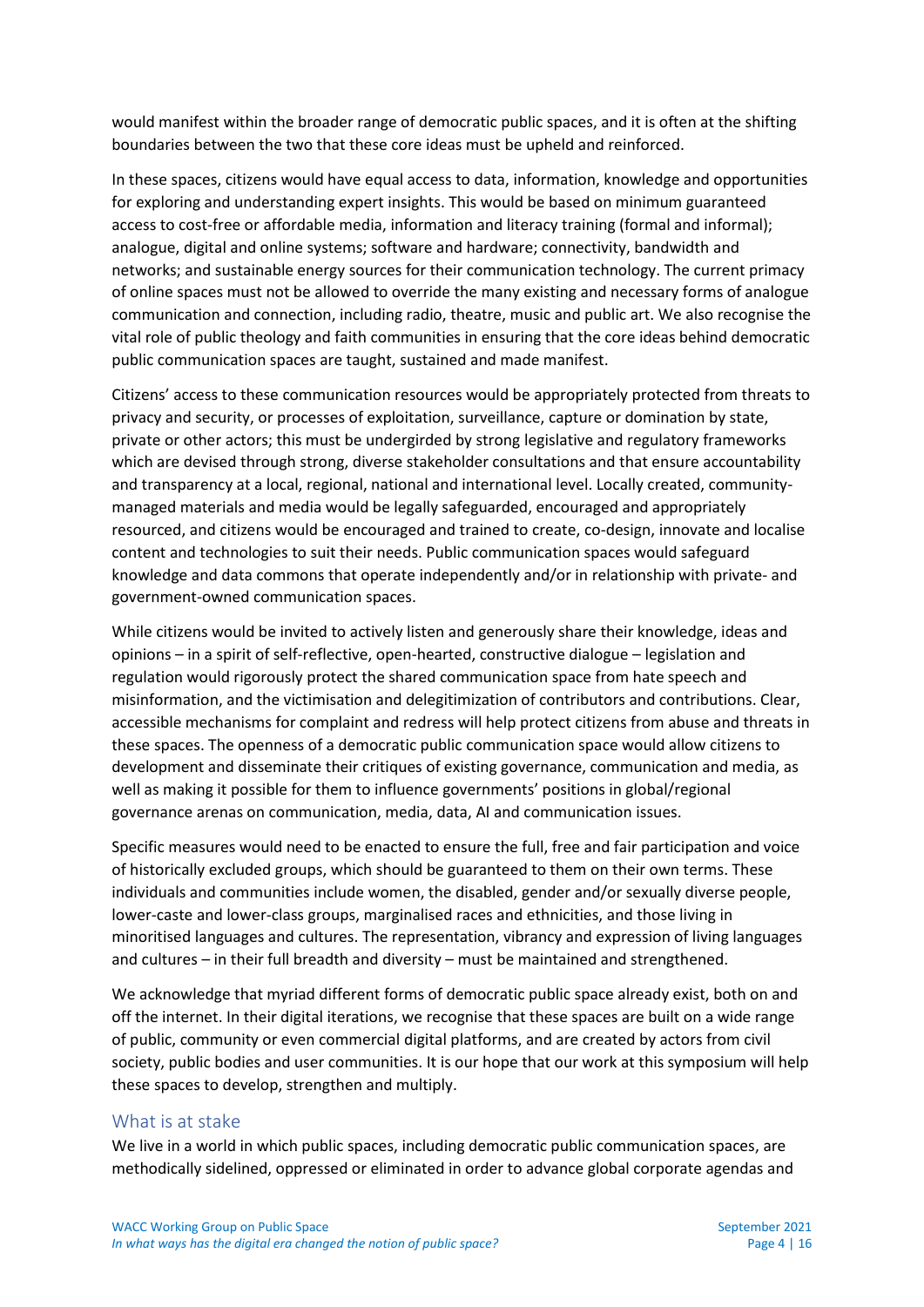overweening state control (Deibert, 2020). This is in line with the current embedded dominance of neoliberal economic and governance systems that have been disseminated by the Global North and imposed on the Global South, and operate as the dominant powers behind, beneath and around our "public" spheres (Couldry et al., 2018). Packaged as our current system is in the wrappings of bourgeois individualism – which lauds the primacy of consumer choice and self-fulfilment over all other goals – we as humans, we as citizens, are being forcibly reconfigured as passive subjects and systematically divided from our communities of purpose, faith and daily living. Our ability to dream of a common good, and to join hands and voices to bring it into existence, is being put beyond our reach by seemingly invulnerable corporate and state interests. The pace at which change is occurring denies us the luxury of consideration, assessment and negotiation, and vital decisions about our well-being and our communication spaces are wrested from our control before we and our elected leaders know they exist.

#### These are not minor issues.

We see global platforms' and corporations' domination of online spaces, which many assume to be public but are in fact privately owned. In the Global North and much of the Global South, the domination of global internet powers like Google, Apple, Facebook, Tencent and Weibo remains all but unrestricted, an ever-more powerful group of actors who remain unaccountable to the rule of law (national and international), taxes and users, even despite initiatives like Europe's General Data Protection Regulation [\(https://gdpr-info.eu/\)](https://gdpr-info.eu/). This is merely the digital phase of decades of media convergence into the hands of fewer owners and powerholders, which is now expressed through digital platforms which control and coerce our media consumption, our information access and many of our private affairs (Wu, 2016). Consider Facebook's shutdown of Australia's news (and other) sites in protest at the nation's News Media Bargaining Code (MEAA, 2021), TikTok's algorithms which can identify if a 13-year-old is interested in racist content within four hours (and then supply it to them) (Dias, McGregor, & Day, 2021), or Google's specific purchase of YouTube in 2006 to capture audiences for its advertisers (Zuboff, 2019). This system has been termed "surveillance capitalism" (Zuboff, 2019), where the spaces and interactions of civil society are routinely violated, co-opted and commercialised "to turn all human lives and relations into inputs for the generation of profit. Human experience, potentially every layer and aspect of it, is becoming the target of profitable extraction" (Couldry & Mejias, 2019, p. 4).

The excesses of state intervention in purportedly public spaces are demonstrated through at least 10 governments' use of the Pegasus spyware tool against journalists and citizens (OCCRP, 2021; Priest, Timberg, & Mekhennet, 2021) and China's embrace of surveillance to the point that "cameras perch on every street corner and bots monitor every corner of the internet" (Ivanescu & Carlson, 2021, para. 1; Mitchell & Diamond, 2018). China had 770,000 surveillance cameras in late 2019, a number expected to reach 1 billion by the end of 2021 (Lin & Purnell, 2019); there are credible fears it will capitalise on their Covid protection measures to further embed and expand its surveillance regime (Bernot, Trauth-Goik, & Trevaskes, 2021). In China, as elsewhere, the results of this surveillance are then sometimes converted to censorship and political repression of citizens, journalists and web users (Xu & Albert, 2017), in a situation where media is so dominated by state-run outlets that China is ranked at 177 out of 180 countries for press freedom (Couldry et al., 2018; Reporters Without Borders, 2021). This dramatic overreach into citizens' public and private spaces, and the data which are mined from them in every digital interaction, is a manifestation of what Couldry and Mejias (2019) call "data colonization", where data itself is used to control and capture human life. In both the commercial and the state contexts, data is now considered the world's most valuable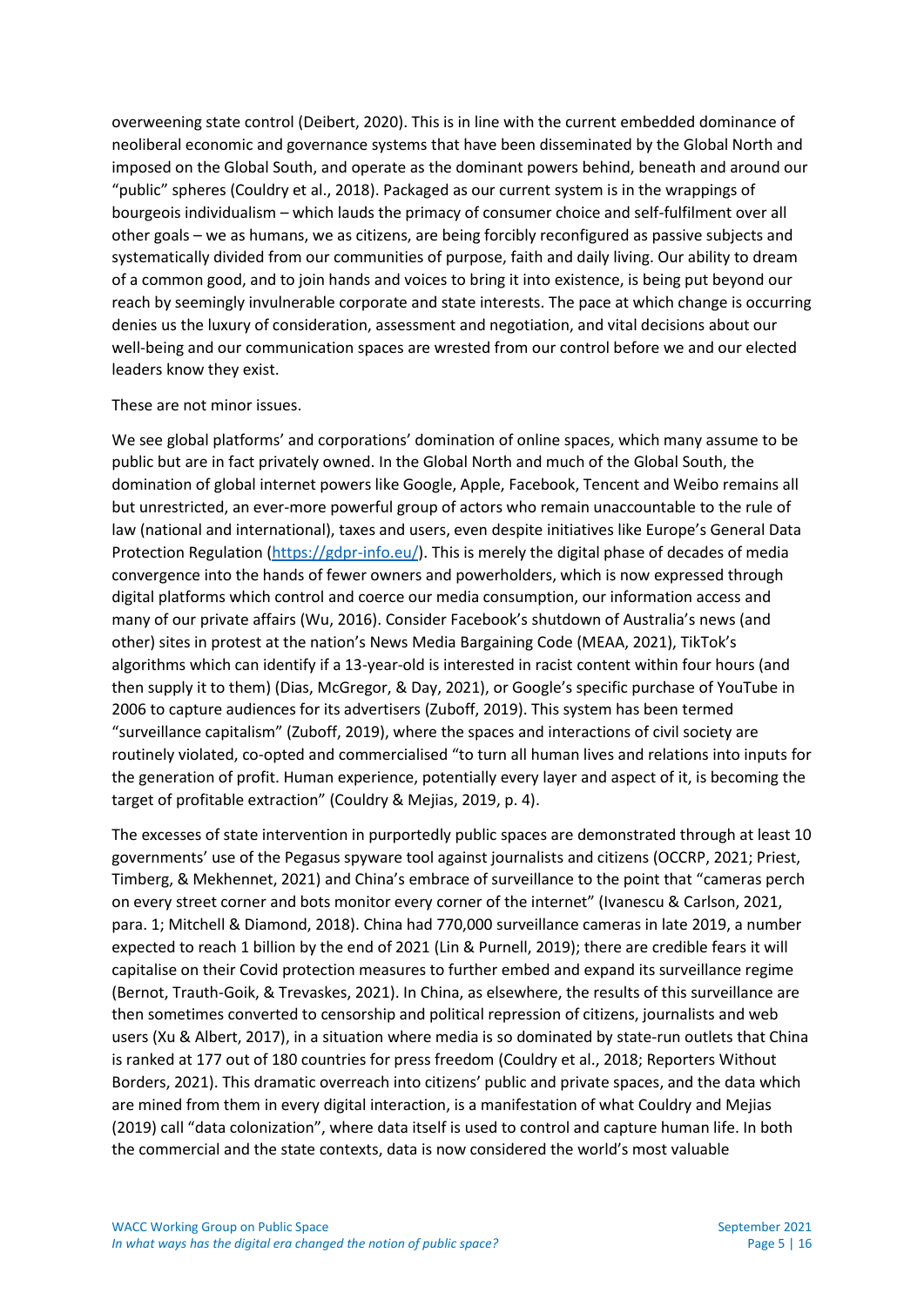commodity – akin, in fact, to oil ("Regulating the internet giants: The world's most valuable resource is no longer oil, but data," 2017).

Further, corporations and states are increasingly collaborating to implement data-rich technologies – automation, artificial intelligence and algorithms – to manage and implement what have previously been key social services that operate in our public spaces. US judges are using the Compas AI program to predict whether prisoners seeking probation will reoffend upon release, and sentencing them according to Compas' guidance despite the system lacking all transparency (Smith, 2019). Virginia Eubanks (2018), also in the US, has examined how AI, developed from biased programming and data sources, then reinforces inequality within automated welfare systems. Similarly processes are also widely documented in medicine, e.g. systematically misjudging the illness of Black patients in the US (Obermeyer, Powers, Vogeli, & Mullainathan, 2019), and in education, e.g. an Ofqual algorithm wrongly grading 40% of British A-level students (Kolkman, 2020).

What is common to these state, commercial and hybrid systems is their near-absolute impunity, their lack of transparency, accountability and responsibility to citizens, tax payers, users and individuals worldwide. What is also common is our inability to avoid what has become universalised, baked into every interaction offered to us on a digital platter and in digitally monitored physical spaces. As citizens, we cannot to choose to opt out of this level of control, and we are failed by the existing systems of governance at national, international and transnational levels when they are "most directly responsive to the asserted needs of private entities" (Couldry et al., 2018, p. 22) than they are to citizens demanding their communication rights. It is vital that the international communications infrastructure, especially online, is appropriately controlled because "[t]he power of private actors, mainly tech giants, to determine the protection of human rights and shape democratic values on a global scale is mediated via the network's architecture" (De Gregorio & Radu, 2020, para. 18). One such proposal is a Digital Stability Board (DSB), to respond to existing governance which is "ad hoc, incomplete and insufficient" (Fay, 2019, para. 2).

Another hybrid which we should be wary of is the alliance between political parties, fundamentalist groups, and repressive forms of communication which thrive in online environments, such as disinformation, misinformation and hate speech. Following a definition by WACC Latin America, fundamentalisms – in their diversity – each cleave unconditionally to a truth, expressed through the literal interpretation of a religious, political or economic text or discourse; they flee ambiguity and unconditionally accept authoritarian leadership (Pérez Vela, 2006, p. 12). Such alliances are growing worldwide, especially among certain sectors of Buddhism, Islam and Hinduism.

A recent study by Magali Cunha (2020) focused on fundamentalist religious groups, including Catholic and Neopentecostal groups among others, in four South American countries – Argentina, Brazil, Colombia and Peru. Cunha traced the connections between online actions of those groups and extremist politicians and policies gaining the ascendancy in the national democratic sphere. These actions included extensive online disinformation and hate speech campaigns against other parties and beliefs, reaching levels of regional coordination (as in the case of the "Don't Mess with My Children" campaign which began in Peru and spread online to six other Latin American nations) and impacting on electoral results in Brazil, assisting in Jair Bolsonaro's election to the presidency. Such dramatic online positions are, however, rewarded by social media algorithms which prioritise extreme views and thus contribute to increasing polarisation on- and offline (Aral, 2020). The spread of misinformation by some Latin American religious groups is also having a public health impact in the global Covid pandemic, with BBC Mundo finding that 5% of the most popular antivaccine posts on Spanish-language Facebook were primarily by self-identified evangelicals (Equipo de Periodismo Visual de BBC Mundo, 2021). There are, however, considered responses being generated by faith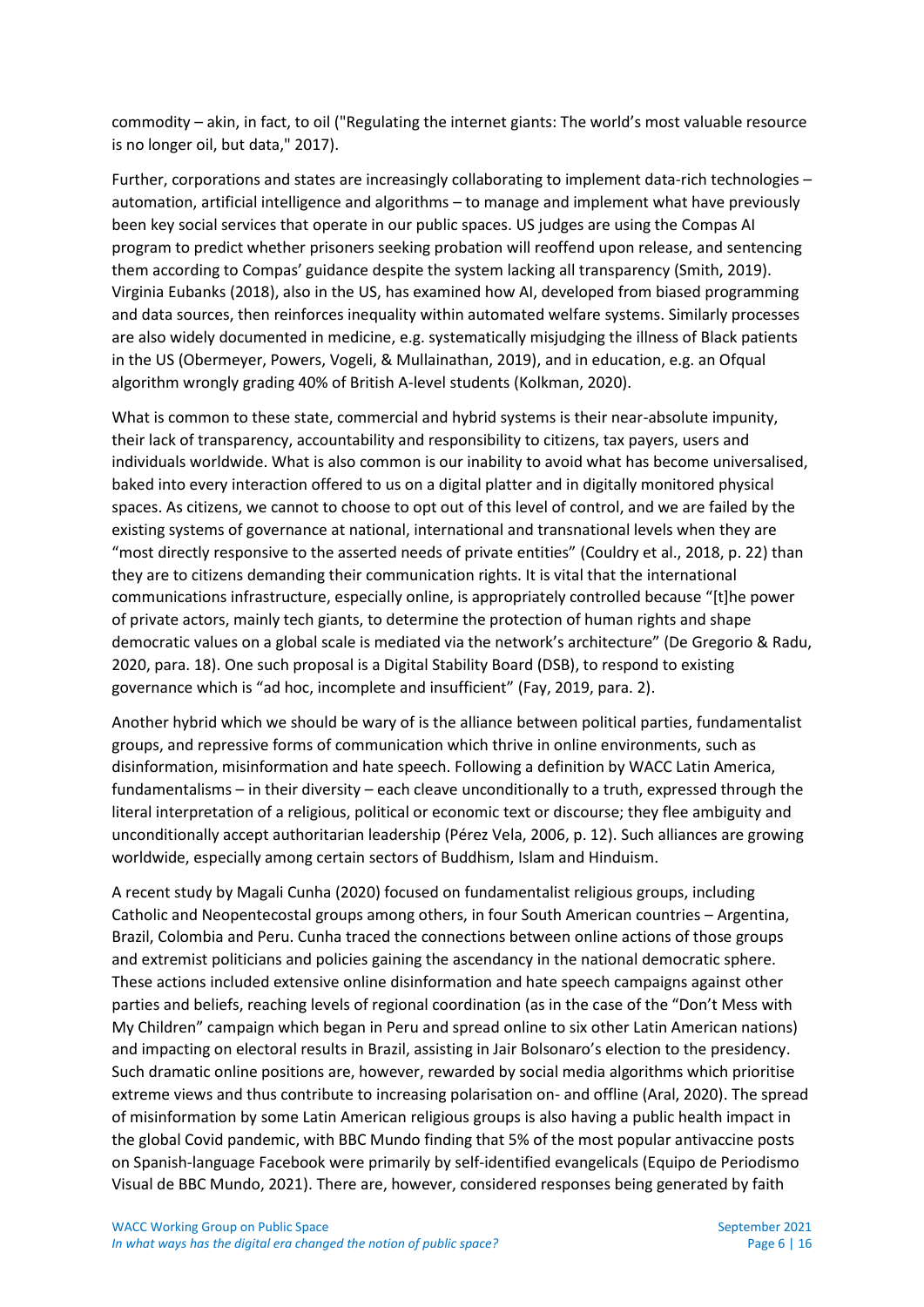communities in South America to respond to these totalising movements and discourses. One is Resistência Reformada in Brasil [\(https://www.facebook.com/rreformada20\)](https://www.facebook.com/rreformada20) which engages its online communities in discussions and workshops to support democracy, while the Comunidad Teológica Ecuménica in Chile [\(https://ctedechile.cl/\)](https://ctedechile.cl/) uses its social media platforms to develop conversations around options for Chile's new constitution.

## <span id="page-6-0"></span>What does the injustice look like

Fighting inequality is fundamental to the 2030 Agenda and the Sustainable Development Goals (United Nations (UN), n.d.), which "embraced 'leaving no one behind' as the cardinal principle to guide all sustainable development efforts at local, national, regional and global levels" (United Nations Department of Economic and Social Affairs (UNDESA), 2019, p. 2). The goal related to communication, SDG 9.c, was so urgent that it was due for completion by 2020, not 2030: "Significantly increase access to information and communications technology and strive to provide universal and affordable access to the Internet in least developed countries by 2020" (Ritchie & Mispy, 2020). The goal is fuzzy ("significantly increase") and it is unclear whether it has been met or not in September 2021: we don't know who has been left behind by this measure.

What is clear is that with internet access or not, there are many other inequalities which beleaguer our technology and communication systems. A central driver of exclusion and marginalisation is the absence of digital, economic, political and social justice in the available communication spaces, digital or otherwise. This has been spotlighted during the Covid crisis, even in the world's wealthiest nations like the United Kingdom (Ong, 2021). While there is much to say on this topic, we will merely signpost some issues which we assume will be covered in more depth by the Working Group on Digital Justice, such as: the many manifestations and instantiations around the sadly worsening digital divide; the absence of meaningful access for all to tools, technologies and platforms; and the dominant mystification and elitism around communication governance, infrastructures and techniques (Couldry et al., 2018; UN Secretary-General's High-level Panel on Digital Cooperation (UNSG), 2019; United Nations Department of Economic and Social Affairs (UNDESA), 2021).

Another social cause of exclusion online is the shamefully global, constant and destructive harassment of women, girls and minority groups online (especially women of colour and Black women), be they journalists, politicians, activists or women whose situation of domestic violence has moved into the digital sphere (APC (Association for Progressive Communications), 2020; Civicus, 2021; El Asmar, 2020; Kakande et al., 2021; UNESCO, 2019). This kind of bullying and exclusion has a chilling effect on women and girls' participation in the digital communication sphere, and the failure of media platforms to respond effectively and rigorously to such systematic violence further limits safe spaces for public participation (Azelmat, 2021).

And finally, and arguably most destructively, is the catastrophic loss of languages and cultures in modern times, which can be traced back to the dawn of European colonialism in the 16 century and the many nations and tongues which fell in its path. This is epitomised by the official languages of the United Nations (Arabic, Chinese, English, French, Russian and Spanish), which mostly gained their current dominion through "discovery" and globalisation. Today, although Ethnologue (2021) counts 7139 living languages across the globe, over 40% are endangered and over 240 have become extinct in the last 70 years (UNESCO, 2016). UNESCO also reports that most endangered languages on its records have populations smaller than 100,000, the minimum number believed necessary to ensure intergenerational transmission; 76% of those languages have fewer than 10,000 speakers, making their chances of survival and regeneration slim indeed. Michael Krauss' (1992) dire prediction that 90% of the world's languages would fall silent before 2100 is all too likely to be accurate. Every single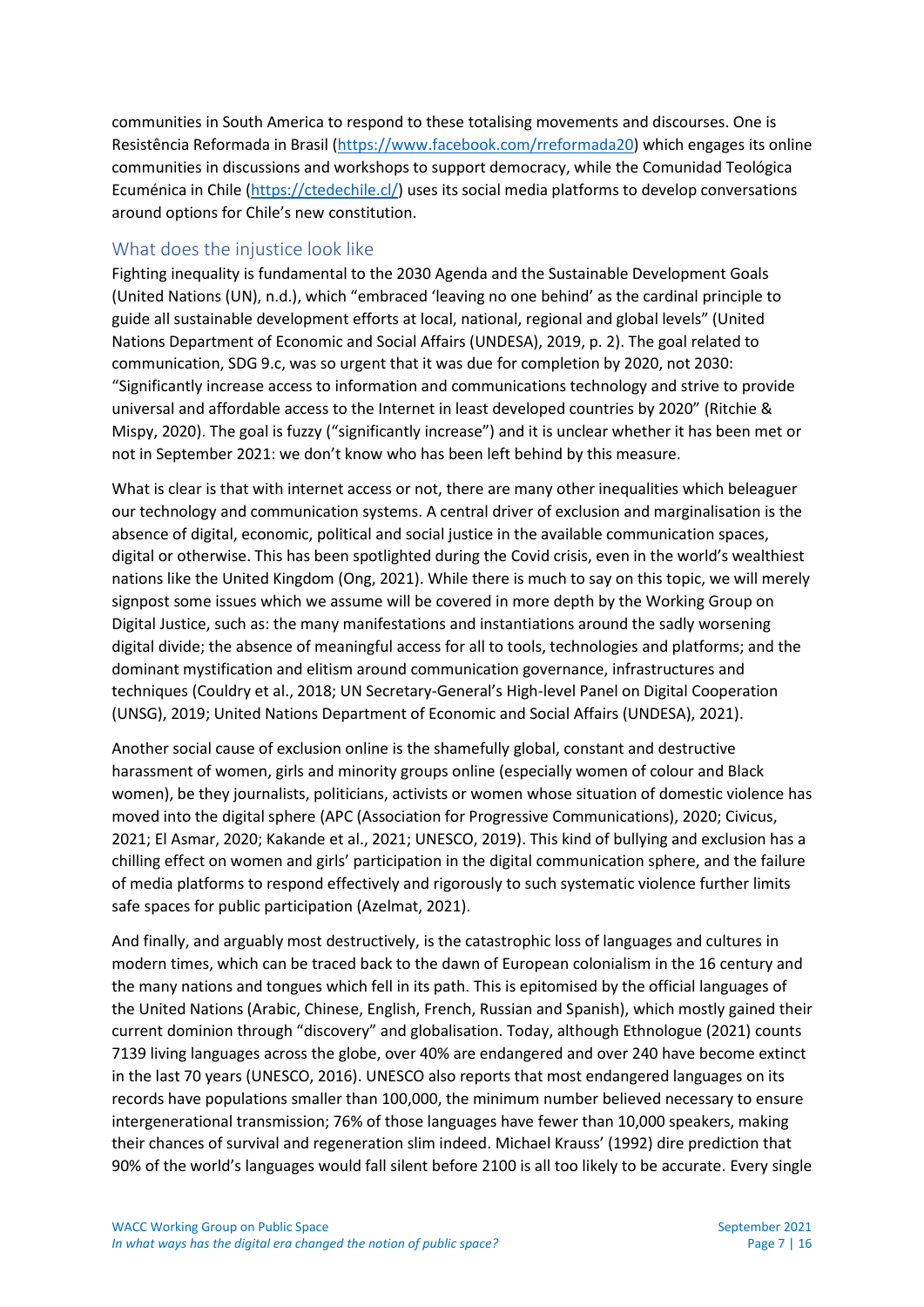one of those languages holds within it hundreds or thousands of years of the culture, history, stories, wisdom and lifeways of its community and its sustainable relationship with the earth. Too many languages, communities and connections have been eliminated by "killer languages" (Skutnabb-Kangas, 2003) like the one you're reading now.

This rapid negation of linguistic and cultural diversity is being ably supported by the internet: only 7% of the world's language appear online (Bouterse, Sengupta, Allman, & Pozo, 2018). Of the content available in the top 10 million websites, 60.4% are in English with, in second place, 8.5% in Russian. The 20<sup>th</sup> language, Ukrainian, provides only 0.4% of web content (Bhutada, 2021). In terms of the primary language of internet users, English again dominates with 25.9%, with Chinese [sic – presumably Mandarin] second at 19.4%. Almost 77% of users operate speak one of just 10 languages (Statista, 2021). Minority and oral languages are especially liable to exclusion, as are those written in a script other than the Latin one used in most European languages, although some revitalised languages are thriving in online communities (e.g. Cornish) (DiSanto, 2019; Trancozo Trevino, 2020).

The potential for digital spaces to maintain or reawaken sleeping languages is rightly disputed. On the one hand, many Indigenous communities have taken advantage of the internet to protect their languages, with or without support or funding from government, philanthropists and NGOs ("Indigenous languages in the internet age: How for-profit and non-profits alike help the Americas' languages go digital," 2019; Whose Knowledge?, 2019). On the other, many communities are being aggressively funnelled into online language maintenance by those same entities, against the wishes of speakers who want to prioritise the vitality of their languages in physical, human spaces (Bird, 2020). Such real-life linguistic encounters are the aim of organisations like Language Party [\(https://www.languageparty.org/\)](https://www.languageparty.org/), which hosts in-person story-telling events in the many languages of local communities – Indigenous, settler, migrant and refugee.

The push for digital language protection is just one manifestation of the prevailing technological determinism embodied in our communications infrastructures. Ramesh Srinivasan criticises the genericising term "the last billion", for example, used to describe those who aren't connected to the internet and mobile-phone technologies, which was coined by Google cofounder Larry Page and Nicholas Negroponte of the MIT Media Laboratory and One Laptop Per Child project. Srinivasan states, "Perniciously, it implies that the indigenous peoples of the Andes or the herdspeople of the Kalahari desert simply cannot wait to receive the blessings of Western technology" (Srinivasan, 2017, p. 4). Rather than individualising those 1 billion humans, or consulting them as to what their technological and communication needs might be, "the last billion" exemplifies their status as passive subjects in a global digital autocracy.

#### <span id="page-7-0"></span>What can be done

A clear contrast to insulting techno-determinism is the work of the Shifting the Power Coalition and its program Pacific Young Women Transforming Climate Crisis to Climate Justice. This program is designed to train emerging women leaders from six Pacific Nations to communicate their needs and perspectives in regard to the dramatic climate crisis facing the Pacific. Rather than funders or project managers imposing communication technologies on participants, 90 young women were surveyed to discover the media and platforms that would best enable them to participate and innovate. These included a combination of traditional and new media which is adaptable across a diversity of island nations – phone-based social media, radio broadcasts, comic books and community media (Shifting the Power Coalition, 2021) – and also highlights that social media are not universally destructive, however tempting that analysis might be.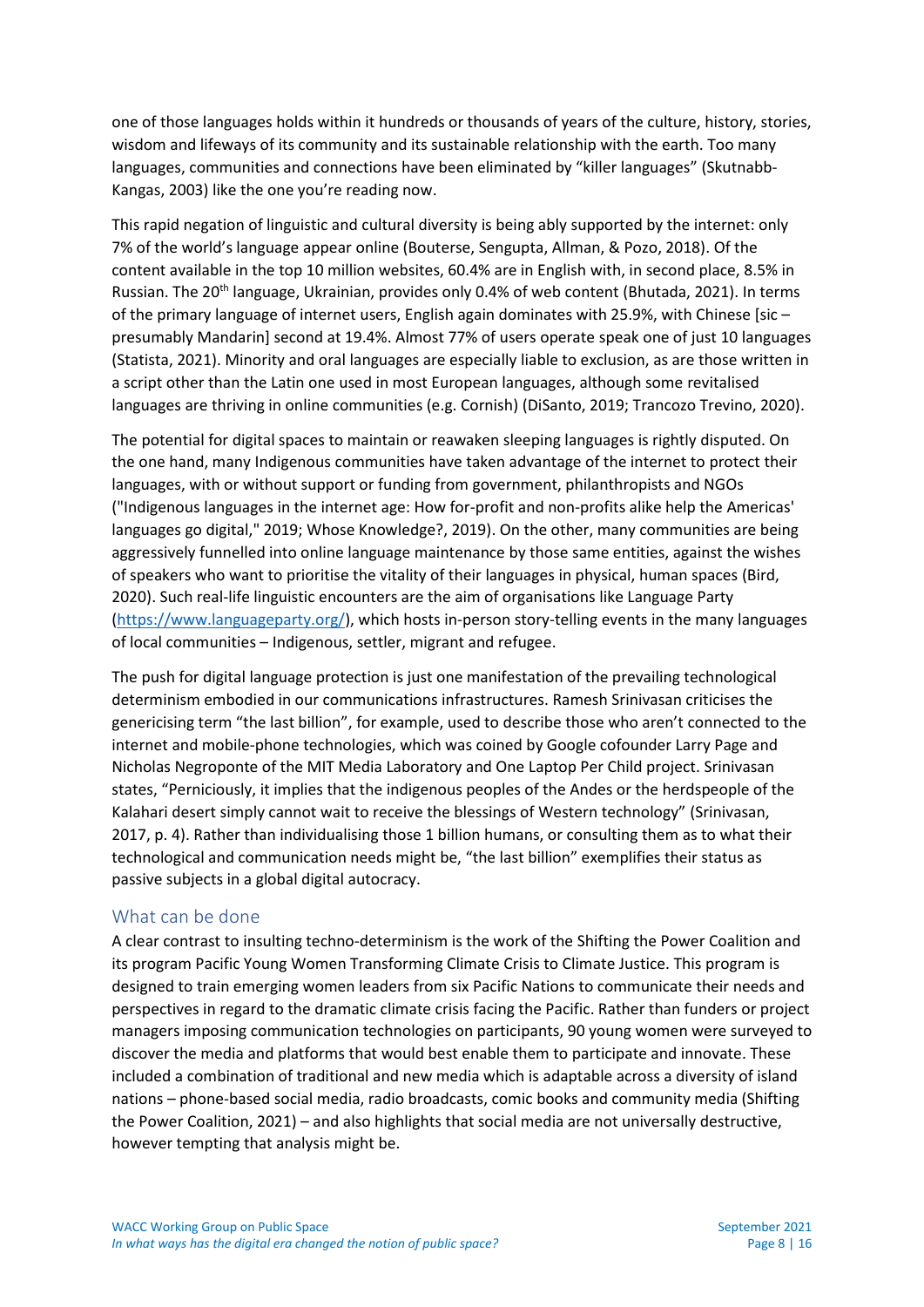Another key issue is the decreasing power and presence of public broadcasters and public interest media worldwide, typically established to help "societies be well-informed, politically engaged and socially cohesive" (Gardner, 2018, p. 3). Their decline is one reason for the dearth of quality information and vital knowledge available to ordinary citizens and audiences. Former Wikipedia executive Sue Gardner (2018) reports that public broadcasters, such as the BBC, CBC, ABC, RTE and PBS, produce more news, politics and public affairs information – and present it in a lesssensationalist and more-balanced way – than equivalent commercial broadcasters. Individuals who consume public broadcaster news are likelier to vote, better informed, more likely to have realistic perceptions on social issues and less likely to express negatives about immigrants and immigration. Nations which fund their public broadcasters appropriately also have "[have higher levels of social](http://reutersinstitute.politics.ox.ac.uk/sites/default/files/research/files/Analysis%2520of%2520the%2520Relation%2520Between%2520and%2520Impact%2520of%2520Public%2520Service%2520Media%2520and%2520Private%2520Media.pdf)  [trust,](http://reutersinstitute.politics.ox.ac.uk/sites/default/files/research/files/Analysis%2520of%2520the%2520Relation%2520Between%2520and%2520Impact%2520of%2520Public%2520Service%2520Media%2520and%2520Private%2520Media.pdf) and the people who live in the[m are less likely to hold extremist political views](https://www.ebu.ch/files/live/sites/ebu/files/Publications/MIS/login_only/psm/EBU-MIS%20-%20PSM%20Correlations%20-%20Public.pdf)" (pp. 6-7). If we want our communities to benefit from quality information and stronger connections, it is important that funding models are revitalised and strengthened, perhaps through appropriate public subsidies (Deane, 2021) or global support such as the International Fund for Public Interest Media [\(https://luminategroup.com/ifpim\)](https://luminategroup.com/ifpim). In tandem, communications infrastructure must also be publicly owned to ensure autonomy from private commercial interests (Pariser & Allen, 2021).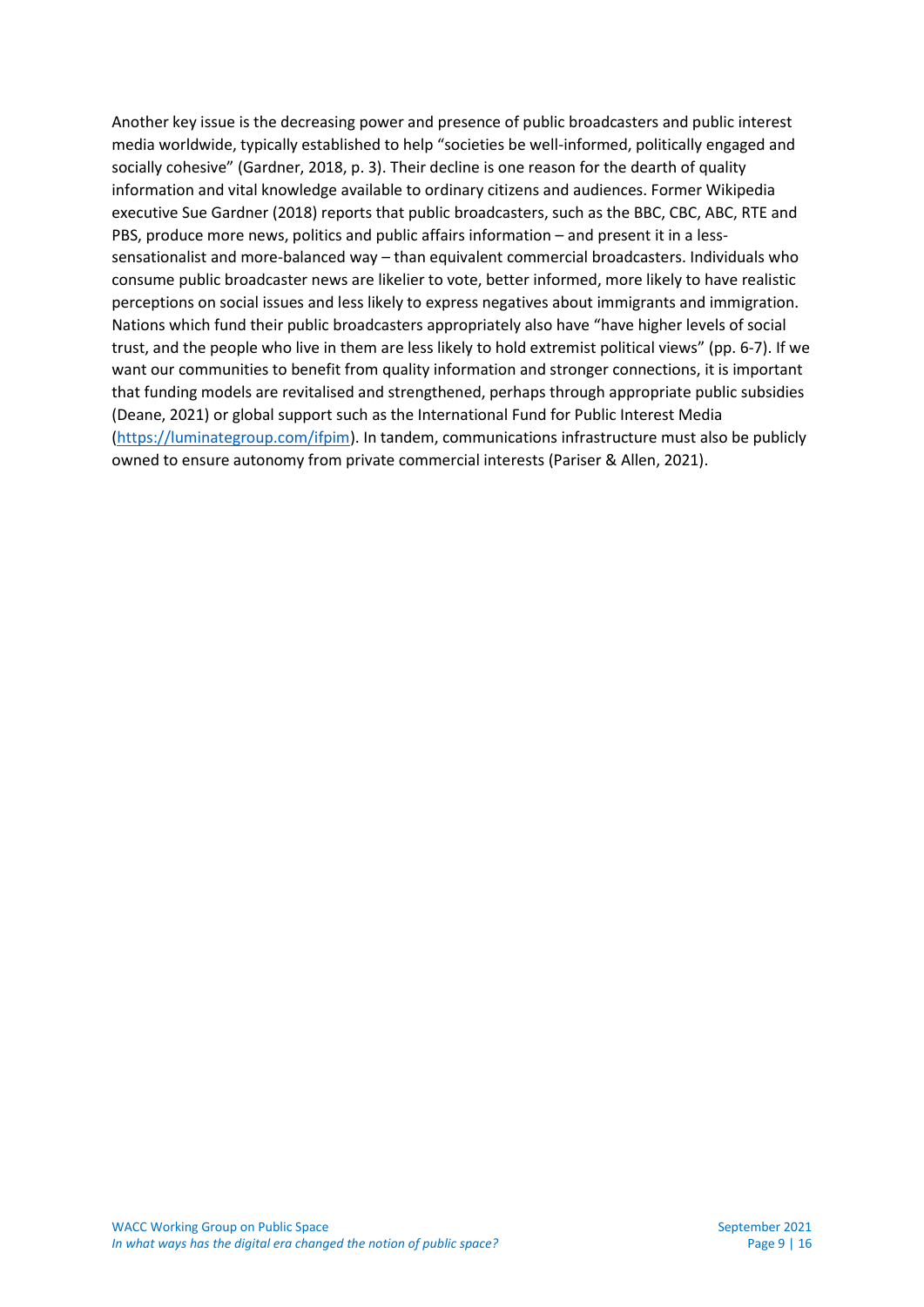In addition to public communications infrastructure, community-managed infrastructure must be funded, legislated for and supported at a national and local level. A recent groundbreaking example is the Roberto Arias Connectivity Program which was launched in Argentina in June this year, with the aim of "build[ing] and deploy[ing] community networks in different regions of the country that still lack connectivity a whole 25 years after internet service was first introduced in Argentina" (AlterMundi, 2021). The program is the result of three years' advocacy by community organisations, and has led to policy and financial support for basic communication rights, but has since been halted by legal appeals by telecommunications companies defending their domination and profits. While AlterMundi [\(https://altermundi.net/\)](https://altermundi.net/) focuses on internet connectivity on the principles of community, freedom and decentralisation, Rhizomatica [\(https://www.rhizomatica.org/\)](https://www.rhizomatica.org/) does similar work in Mexico with a focus on autonomous GSM networks and digital HF networks.

This rare allocation of funds in Argentina serves as a counterpoint to the almost universal dearth of financing for programs which enable the solid work of social change. It must be carefully researched, participatively designed, collaboratively developed and autonomously rolled out, managed and monitored (as far as possible), in order to ensure that sustainable, high-quality outcomes are achieved.

A key response to the systemic exclusions of the dominant communications paradigm is training in media production and media and information literacy (again, analogue, digital and online). Community-based education, both formal and informal, helps develop a populace which has ownership of its voice, its message and its means of communication. This is valid in every country, on every continent: Milpa Digital in Costa Rica [\(https://milpadigital.org/\)](https://milpadigital.org/) produces digital and print comics to skill up rural populations, Free/Dem in India [\(http://freedem.in/\)](http://freedem.in/) introduces women in poor urban areas to mobile-based communications and practices, Digital Safe-Tea in Uganda and Nigeria [\(https://digitalsafetea.com/\)](https://digitalsafetea.com/) has gamified online security training for women, and Stiftung Neue Verantwortung in Germany [\(www.stiftung-nv.de\)](http://www.stiftung-nv.de/) provides information on digital news literacy as part of its work to strengthen the digital sphere. Beyond learning to interpret media, citizens must have access to training in media production and distribution, as the not-for-profit Near Media Cooperative does in Ireland [\(www.near.ie\)](http://www.near.ie/). Near trains volunteers to produce and participate in community radio, TV and podcasting. And finally, organisations like Tactical Tech in Germany [\(https://tacticaltech.org/\)](https://tacticaltech.org/) offer skills in data, security and "digital detoxing".

#### <span id="page-9-0"></span>Recommendations

The problems and solutions around our current media and communication ecosystem have been much rehearsed, and our working group has not attempted to respond to entirety of the complex, deep-seated issues of concern. We value the comprehensive and detailed recommendations, action plan and tool kit which appear in *Inequality and Communicative Struggles in Digital times* (Couldry et al., 2018), and the careful recommendations in *The Age of Digital Interdependence* (UN Secretary-General's High-level Panel on Digital Cooperation (UNSG), 2019). Readers may also find useful *The Montreal Declaration for Responsible AI Development* (2017), *The Public Service Media and Public Service Internet Manifesto* (Fuchs & Unterberger, 2021) and Appendix 2 in van der Waal et al. (2020), which lists the values held by independent online initiatives in relation to digital public spaces.

As a working group, we have condensed our most urgent recommendations into the following and we trust they will support democratic public communication spaces to thrive, be they on- or offline. In line with the definitions of public space provided in the introduction, these recommendations can assist in creating spaces that are open, accessible, comfortable and sociable. Activities can be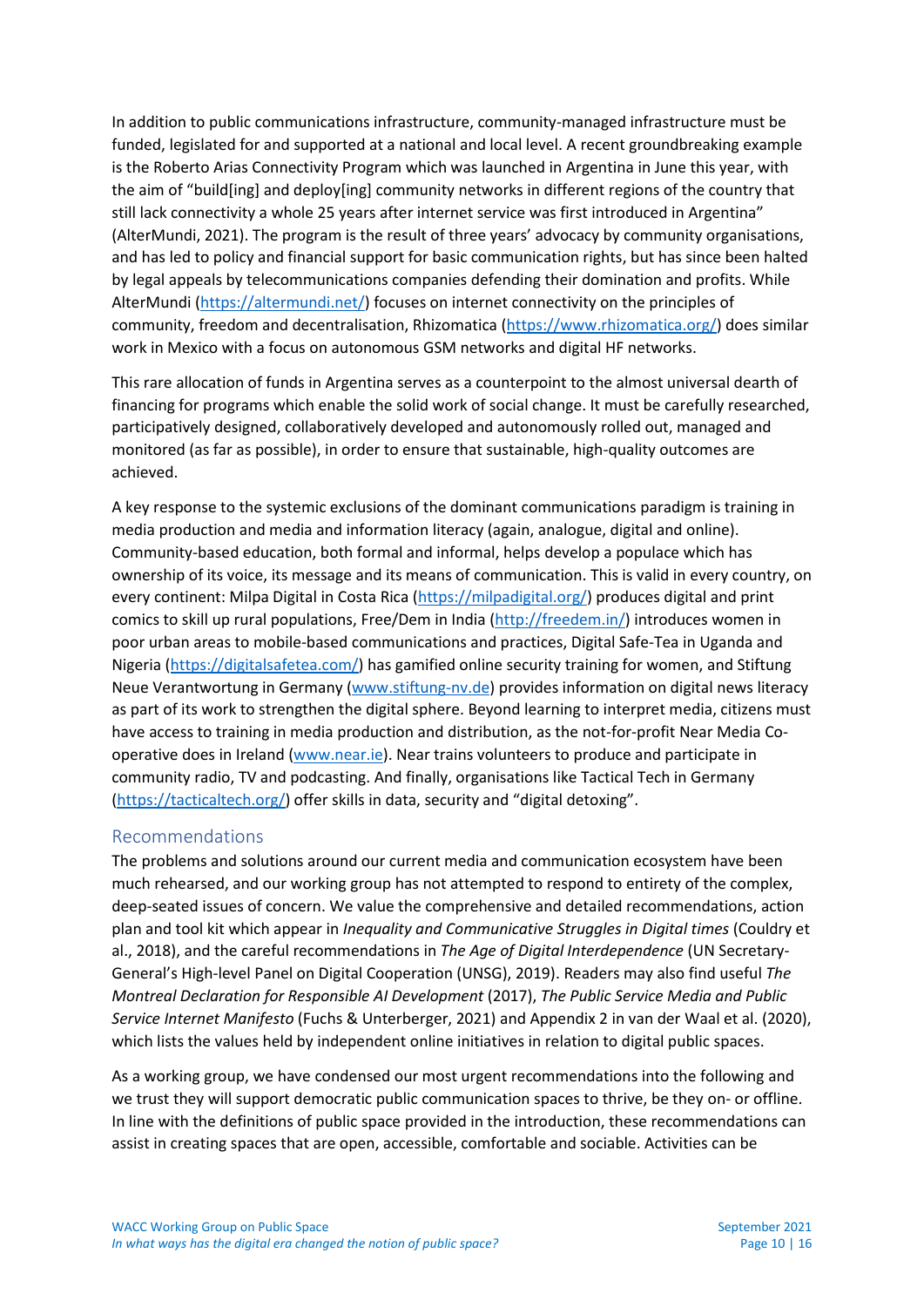engaged in safely and within the users' control, and with luck users can participate in a space whose governance is transparent, accountable and sovereign to the users.

## <span id="page-10-0"></span>Ethical and theoretical

- 1. Ensure justice, equity, equality: content, languages, cultures, forms, channels, platforms, devices…
- 2. Guarantee affordable access to autonomous, local, democratically controlled media production and dissemination
- 3. Prioritise voices/spaces of those who have traditionally been excluded, isolated or neglected in media, communication and political ecosystems

#### <span id="page-10-1"></span>Political

- 4. Create civil and faith-based communities of resistance to the neoliberal, consumerist ideology which enables current media ecosystems to thrive
- 5. Build widespread, global coalitions of interest transparent, participatory, collaborative to expand the public sphere, between digital and analogue industries, civil society and inter/governmental bodies

#### <span id="page-10-2"></span>Educational

- 6. Build awareness of the complex nature both positive and negative of the digital "public" sphere and digital "public" spaces
- 7. Develop communication skills: Dialogue, conversation, negotiation, listening, openness to contrary opinions
- 8. Ensure availability of low-cost or cost-free media, information and digital literacy training

#### <span id="page-10-3"></span>**Technical**

- 9. Ensure meaningful access to affordable, quality devices, technology, systems and networks
- 10. Normalise open, interoperable data, software, hardware, platforms and standards
- 11. Support and encourage open source, creative commons and culturally appropriate, shared ownership of information and knowledge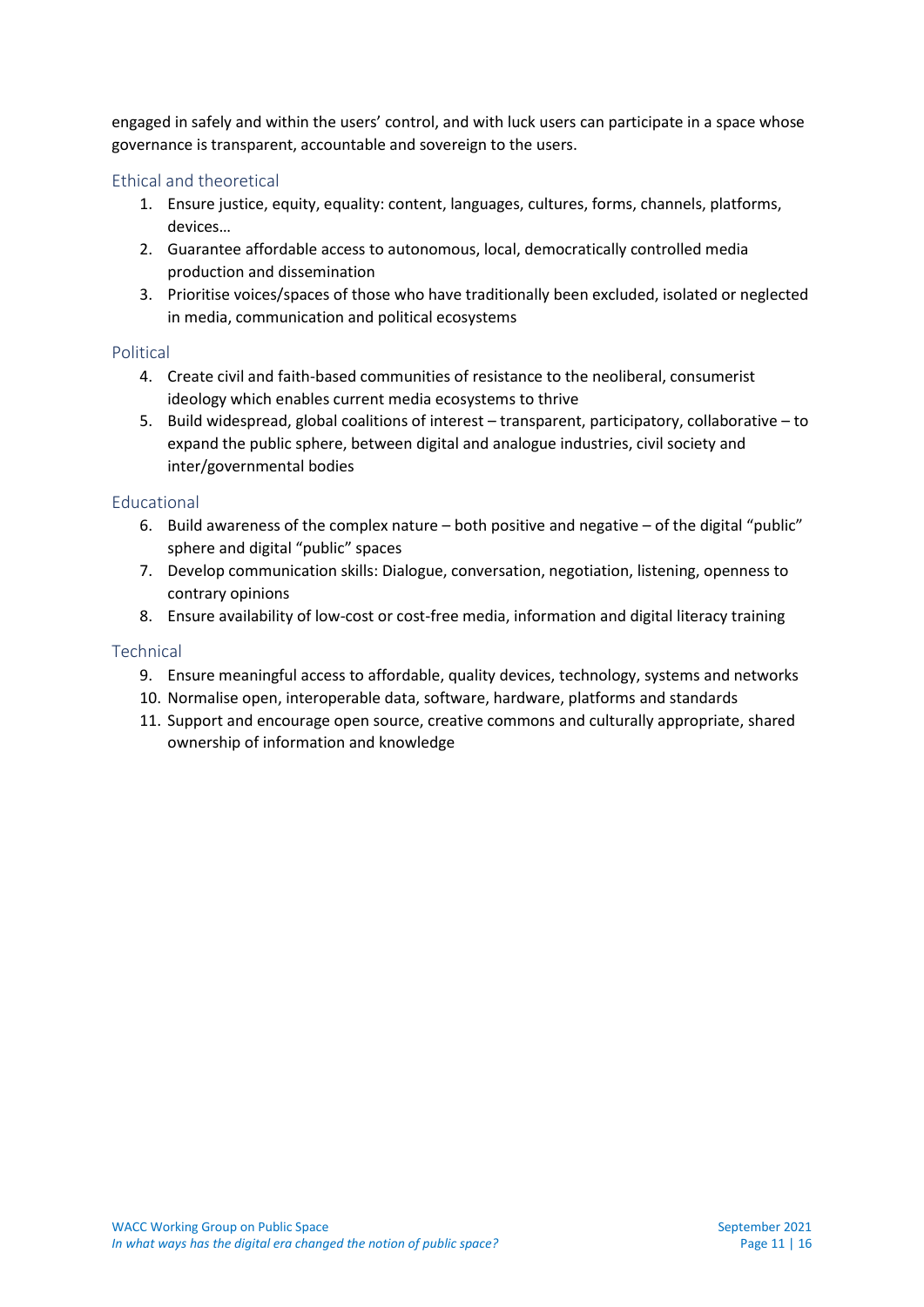#### <span id="page-11-0"></span>References

- AlterMundi. (2021, September 3). A groundbreaking government programme opens the way for community-based connectivity in Argentina. *APC*. Retrieved from [https://www.apc.org/en/blog/groundbreaking-government-programme-opens-way](https://www.apc.org/en/blog/groundbreaking-government-programme-opens-way-community-based-connectivity-argentina)[community-based-connectivity-argentina](https://www.apc.org/en/blog/groundbreaking-government-programme-opens-way-community-based-connectivity-argentina)
- APC (Association for Progressive Communications). (2020, September 4). Submission to the UN Special Rapporteur: Online gender-based violence in the context of COVID-19. *GenderIT.org*. Retrieved from [https://genderit.org/resources/submission-un-special-rapporteur-online](https://genderit.org/resources/submission-un-special-rapporteur-online-gender-based-violence-context-covid-19)[gender-based-violence-context-covid-19](https://genderit.org/resources/submission-un-special-rapporteur-online-gender-based-violence-context-covid-19)
- Aral, S. (2020). *The Hype Machine: How Social Media Disrupts Our Elections, Our Economy, and Our Health--and How We Must Adapt*. London: HarperCollins.
- Azelmat, M. (2021, August 17). Can social media platforms tackle online violence without structural change? *GenderIT.org*. Retrieved from [https://www.genderit.org/feminist-talk/can-social](https://www.genderit.org/feminist-talk/can-social-media-platforms-tackle-online-violence-without-structural-change)[media-platforms-tackle-online-violence-without-structural-change](https://www.genderit.org/feminist-talk/can-social-media-platforms-tackle-online-violence-without-structural-change)
- Bernot, A., Trauth-Goik, A., & Trevaskes, S. (2021, August 31). China's 'surveillance creep': How big data COVID monitoring could be used to control people post-pandemic. *The Conversation*. Retrieved from [https://theconversation.com/chinas-surveillance-creep-how-big-data-covid](https://theconversation.com/chinas-surveillance-creep-how-big-data-covid-monitoring-could-be-used-to-control-people-post-pandemic-164788)[monitoring-could-be-used-to-control-people-post-pandemic-164788](https://theconversation.com/chinas-surveillance-creep-how-big-data-covid-monitoring-could-be-used-to-control-people-post-pandemic-164788)
- Bhutada, G. (2021, March 26). Visualizing the most used languages on the internet. *Visual Capitalist*. Retrieved from<https://www.visualcapitalist.com/the-most-used-languages-on-the-internet/>
- Bird, S. (2020, dec). *Decolonising speech and language technology*, Barcelona, Spain (Online).
- Bouterse, S., Sengupta, A., Allman, K., & Pozo, C. (2018). *Decolonizing the internet: Summary report*. Retrieved from [https://whoseknowledge.org/wp-content/uploads/2018/11/DTI-2018-](https://whoseknowledge.org/wp-content/uploads/2018/11/DTI-2018-Summary-Report.pdf) [Summary-Report.pdf](https://whoseknowledge.org/wp-content/uploads/2018/11/DTI-2018-Summary-Report.pdf)
- Castells, M. (2010). *The power of identity* (2nd ed., with a new preface ed. Vol. 2). Chichester, England: Wiley-Blackwell.
- Civicus. (2021, March 8). Harassment goes virtual: Women activists and journalists speak out. Retrieved from [https://www.civicus.org/index.php/media-resources/op-eds/4951](https://www.civicus.org/index.php/media-resources/op-eds/4951-harassment-goes-virtual-women-activists-and-journalists-speak) [harassment-goes-virtual-women-activists-and-journalists-speak](https://www.civicus.org/index.php/media-resources/op-eds/4951-harassment-goes-virtual-women-activists-and-journalists-speak)
- Communication rights in the information society: The CRIS campaign. (2002). *Media Development, 4*, 3-4.
- Couldry, N. (2010). *Why voice matters: Culture and politics after neoliberalism*. London: Sage.
- Couldry, N., & Mejias, U. A. (2019). *The costs of connection: How data is colonizing human life and appropriating it for capitalism*. Stanford, California: Stanford University Press.

Couldry, N., Rodriguez, C., Bolin, G., Cohen, J., Goggin, G., Kraidy, M. M., . . . Zhao, Y. (2018). *Inequality and communicative struggles in digital times: A global report on communication for social progress*. Philadelphia, PA: Center for Advanced Research in Global Communication (CARGC). Retrieved from

[https://repository.upenn.edu/cgi/viewcontent.cgi?article=1001&context=cargc\\_strategicdoc](https://repository.upenn.edu/cgi/viewcontent.cgi?article=1001&context=cargc_strategicdocuments) [uments.](https://repository.upenn.edu/cgi/viewcontent.cgi?article=1001&context=cargc_strategicdocuments)

- Cunha, M. d. N. (2020). *Fundamentalisms, the crisis of democracy and the threat to human rights in South America: Trends and challenges for action*. Retrieved from Salvador, Brazil: [https://kn.org.br/noticias/fundamentalismo-crise-na-democracia-e-ameaca-aos-direitos](https://kn.org.br/noticias/fundamentalismo-crise-na-democracia-e-ameaca-aos-direitos-humanos-na-america-do-sul-e-tema-de-pesquisa-publicada-por-koinonia/7837)[humanos-na-america-do-sul-e-tema-de-pesquisa-publicada-por-koinonia/7837](https://kn.org.br/noticias/fundamentalismo-crise-na-democracia-e-ameaca-aos-direitos-humanos-na-america-do-sul-e-tema-de-pesquisa-publicada-por-koinonia/7837)
- D'Costa, G. (2005). *Theology in the public square church, academy and nation*. Malden, MA: Blackwell Pub.
- De Gregorio, G., & Radu, R. (2020, June 14). Fragmenting internet governance: Digital sovereignty and global constitutionalism. *Media Laws*. Retrieved from [https://www.medialaws.eu/fragmenting-internet-governance-digital-sovereignty-and](https://www.medialaws.eu/fragmenting-internet-governance-digital-sovereignty-and-global-constitutionalism/)[global-constitutionalism/](https://www.medialaws.eu/fragmenting-internet-governance-digital-sovereignty-and-global-constitutionalism/)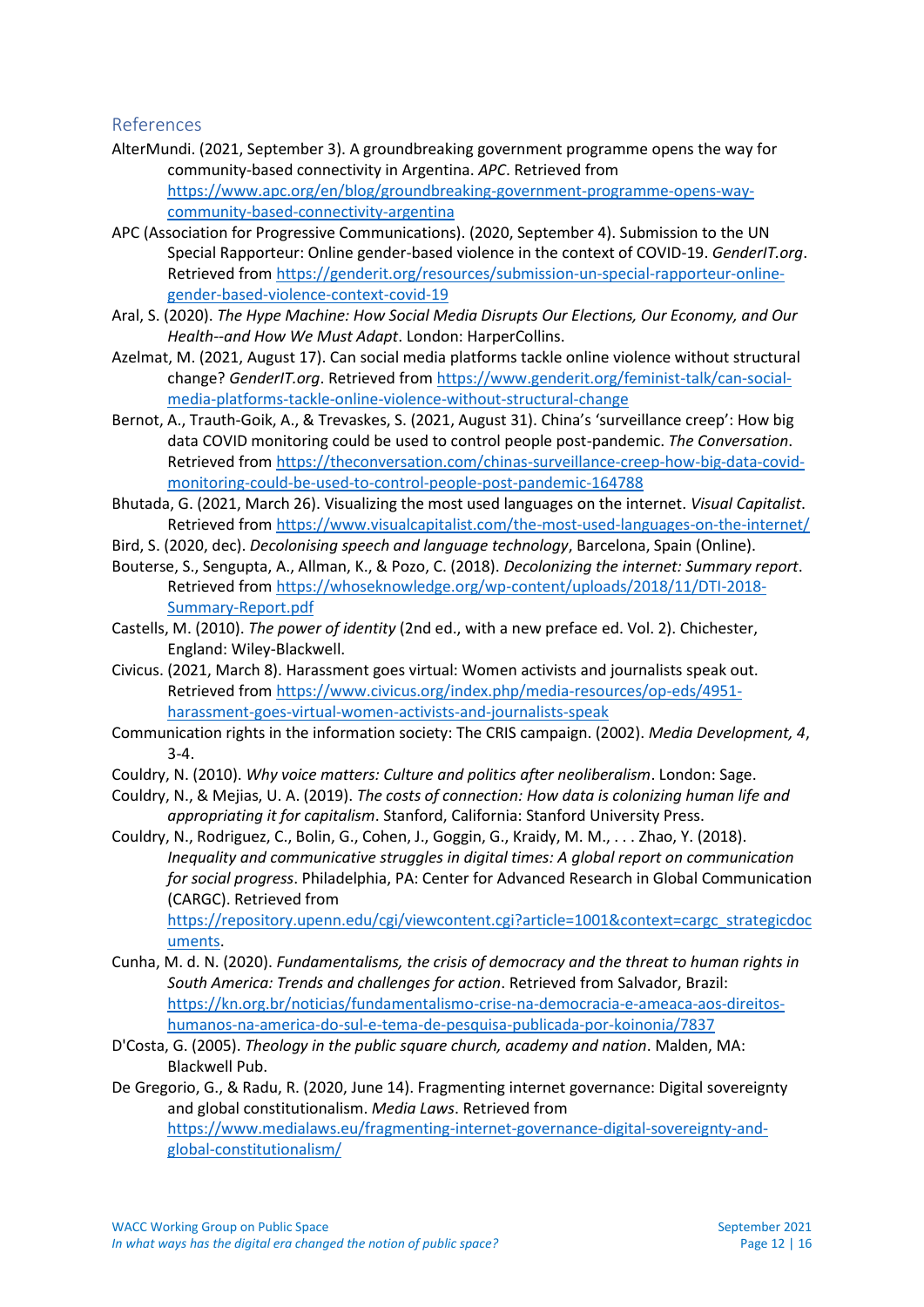- Deane, J. (2021). *Is independent media a public good and is public subsidy to support it realistic?* Retrieved from downloads.bbc.co.uk/mediaaction/pdf/primed-pathways-mediasustainability-april-2021.pdf
- Deibert, R. J. (2020). *Reset: Reclaiming the internet for civil society*. Tewkesbury: September Publishing.
- Dias, A., McGregor, J., & Day, L. (2021, July 26). The TikTok spiral. *ABC News*. Retrieved from [https://www.abc.net.au/news/2021-07-26/tiktok-algorithm-dangerous-eating-disorder](https://www.abc.net.au/news/2021-07-26/tiktok-algorithm-dangerous-eating-disorder-content-censorship/100277134)[content-censorship/100277134](https://www.abc.net.au/news/2021-07-26/tiktok-algorithm-dangerous-eating-disorder-content-censorship/100277134)
- DiSanto, L. (2019, March 14). The internet is changing the way we preserve endangered languages. *The Outline*. Retrieved fro[m https://theoutline.com/post/7156/the-internet-is-changing-the](https://theoutline.com/post/7156/the-internet-is-changing-the-way-we-preserve-endangered-languages)[way-we-preserve-endangered-languages](https://theoutline.com/post/7156/the-internet-is-changing-the-way-we-preserve-endangered-languages)
- El Asmar, F. (2020, November 25). Claiming and reclaiming the digital world as a public space: Experiences and insights from feminists in the Middle East and North Africa. Retrieved from <https://www.oxfam.org/en/research/claiming-and-reclaiming-digital-world-public-space>
- Elden, S. (2007). There is a politics of space because space is political: Henri Lefebvre and the production of space. *Radical philosophy review, 10*(2), 101-116.
- Ellul, J. (1980). *The technological system* (J. Neugroschel, Trans.). New York: Continuum.
- Equipo de Periodismo Visual de BBC Mundo. (2021, May 14). Los 6 tipos de mensajes falsos más comunes contra las vacunas del covid-19 en las redes sociales (y qué respuestas da la ciencia). Retrieved from [https://www.bbc.com/mundo/resources/idt-21c2c5c6-3973-405e](https://www.bbc.com/mundo/resources/idt-21c2c5c6-3973-405e-be7b-2c5ec95a4784)[be7b-2c5ec95a4784](https://www.bbc.com/mundo/resources/idt-21c2c5c6-3973-405e-be7b-2c5ec95a4784)
- Ethnologue. (2021). How many languages are there in the world? Retrieved from <https://www.ethnologue.com/guides/how-many-languages>
- Eubanks, V. (2018). *Automating inequality: How high-tech tools profile, police, and punish the poor*. New York: St. Martin's Press.
- Fay, R. (2019, October 28). Digital Platforms Require a Global Governance Framework. *Centre for International Governance Innovation*. Retrieved from <https://www.cigionline.org/articles/digital-platforms-require-global-governance-framework/>
- Feminist Principles of the Internet. (2016). Download. Retrieved from <https://feministinternet.org/en/download>
- Fraser, N. (1990). Rethinking the public sphere: A contribution to the critique of actually existing democracy. *Social Text, 25/26*, 56-80.
- Fuchs, C., & Unterberger, K. (Eds.). (2021). *The public service media and public service internet manifesto*. London: University of Westminster Press.
- Gardner, S. (2018). *Public broadcasting: Its past and its future*. Retrieved from <https://knightfoundation.org/public-media-white-paper-2017-gardner/>
- Habermas, J. (2006 [1989]). The public sphere: An encyclopedia article. In M. G. Durham & D. M. Kellner (Eds.), *Media and cultural studies: KeyWorks* (Revised ed., pp. 73-78). Malden, MA: Blackwell.
- Hainsworth, D. K. (2010). The impact of information technologies on the practices of public theology: Essays in honor of Max L. Stackhouse. In D. K. Hainsworth & S. R. Paeth (Eds.), *Public theology for a global society* (pp. 209-227). Grand Rapids, MI: William B. Erdmans.
- Hickey-Moody, A. (2016). Youth agency and adult influence: A critical revision of little publics. *The Review of Education, Pedagogy, and Cultural Studies, 38*(1), 58-72. doi[:https://doi.org/10.1080/10714413.2016.1119643](https://doi.org/10.1080/10714413.2016.1119643)
- Indigenous languages in the internet age: How for-profit and non-profits alike help the Americas' languages go digital. (2019, November 27). *Joint National Committee For Languages*. Retrieved from [https://www.languagepolicy.org/post/indigenous-languages-in-the-internet](https://www.languagepolicy.org/post/indigenous-languages-in-the-internet-age)[age](https://www.languagepolicy.org/post/indigenous-languages-in-the-internet-age)
- International Commission for the Study of Communication Problems. (2004 [1980]). *Many voices, one world [The MacBride Commission]: Towards a new, more just, and more efficient world*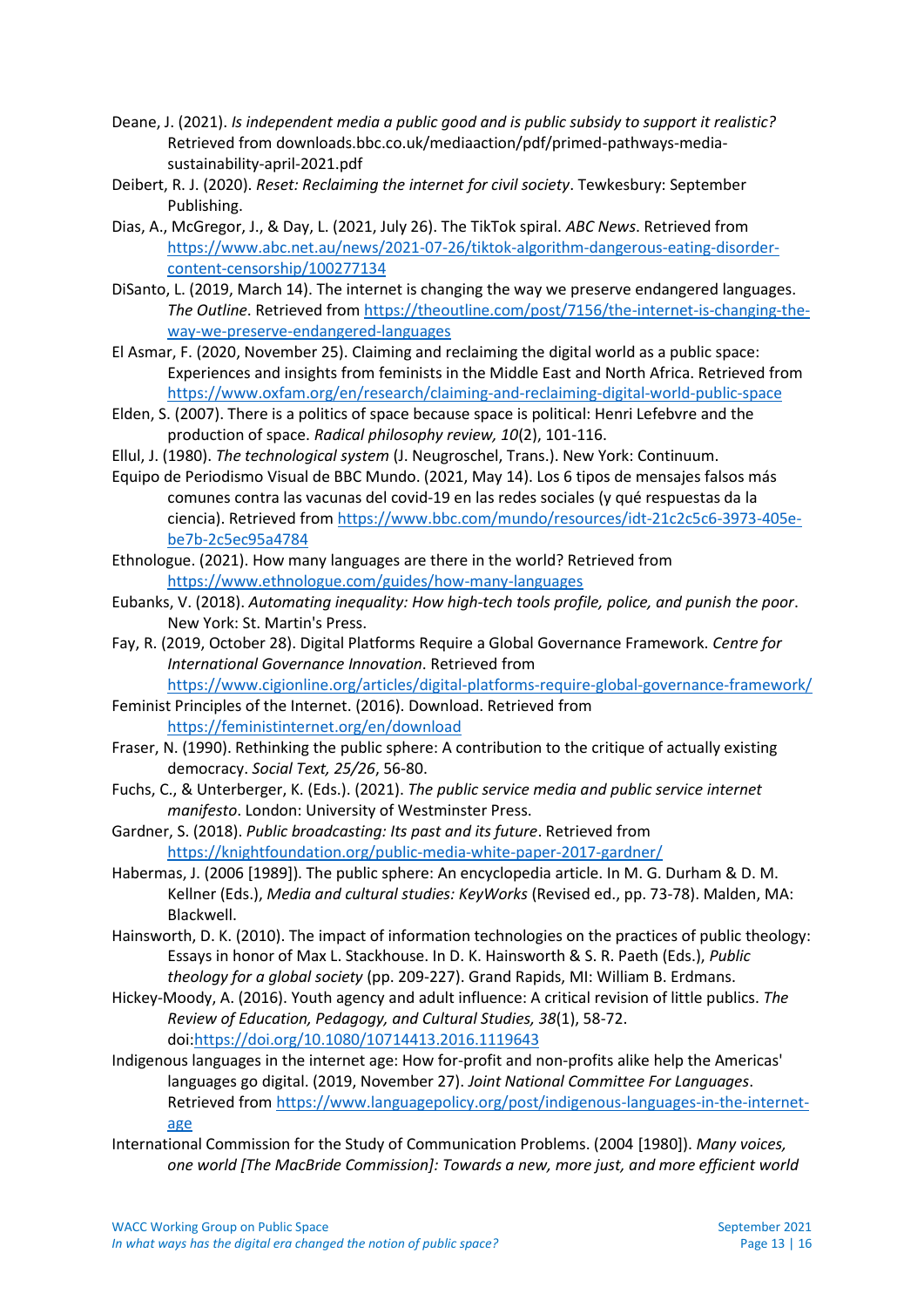*information and communication order* (1st Rowman & Lttlefield ed. ed.). Lanham, MD: Rowman & Littlefield.

- Ivanescu, I., & Carlson, R. (2021, April 30). China's paper tiger surveillance state. *The Diplomat*. Retrieved from<https://thediplomat.com/2021/04/chinas-paper-tiger-surveillance-state/>
- Just Net Coalition. (2014). The Delhi declaration for a just and equitable internet. Retrieved from <https://justnetcoalition.org/delhi-declaration>
- Kakande, A., Achieng, G., Iyer, N., Nyamwire, B., Nabulega, S., & Mwendwa, I. (2021). *Amplified abuse: Report on online violence against women in the 2021 Uganda general election*. Retrieved from [https://www.apc.org/en/pubs/amplified-abuse-report-online-violence](https://www.apc.org/en/pubs/amplified-abuse-report-online-violence-against-women-2021-uganda-general-election)[against-women-2021-uganda-general-election](https://www.apc.org/en/pubs/amplified-abuse-report-online-violence-against-women-2021-uganda-general-election)
- Kolkman, D. (2020). "F\*\*k the algorithm"?: What the world can learn from the UK's A-level grading fiasco. Retrieved fro[m https://blogs.lse.ac.uk/impactofsocialsciences/2020/08/26/fk-the](https://blogs.lse.ac.uk/impactofsocialsciences/2020/08/26/fk-the-algorithm-what-the-world-can-learn-from-the-uks-a-level-grading-fiasco/)[algorithm-what-the-world-can-learn-from-the-uks-a-level-grading-fiasco/](https://blogs.lse.ac.uk/impactofsocialsciences/2020/08/26/fk-the-algorithm-what-the-world-can-learn-from-the-uks-a-level-grading-fiasco/)
- Krauss, M. (1992). The world's languages in crisis. *Language, 68*(1), 4-10.
- Lefebvre, H. (1991). *The production of space* (D. Nicholson-Smith, Trans.). Oxford, England: Blackwell.
- Lin, L., & Purnell, N. (2019, December 6). A world with a billion cameras watching you is just around the corner. *Wall Street Journal*. Retrieved from [https://www.wsj.com/articles/a-billion](https://www.wsj.com/articles/a-billion-surveillance-cameras-forecast-to-be-watching-within-two-years-11575565402)[surveillance-cameras-forecast-to-be-watching-within-two-years-11575565402](https://www.wsj.com/articles/a-billion-surveillance-cameras-forecast-to-be-watching-within-two-years-11575565402)
- MEAA. (2021, February 18). Facebook move reinforces need for a News Media Bargaining Code. Retrieved from [https://www.meaa.org/download/facebook-move-reinforces-need-for-a](https://www.meaa.org/download/facebook-move-reinforces-need-for-a-news-media-bargaining-code/)[news-media-bargaining-code/](https://www.meaa.org/download/facebook-move-reinforces-need-for-a-news-media-bargaining-code/)
- Mitchell, A., & Diamond, L. (2018, February 3). China's surveillance state should scare everyone. *The Atlantic*. Retrieved from [https://www.theatlantic.com/international/archive/2018/02/china](https://www.theatlantic.com/international/archive/2018/02/china-surveillance/552203/)[surveillance/552203/](https://www.theatlantic.com/international/archive/2018/02/china-surveillance/552203/)
- Montreal Declaration for a Responsible Development of AI. (2017). Montreal declaration for a responsible development of AI. Retrieved from [https://www.montrealdeclaration](https://www.montrealdeclaration-responsibleai.com/the-declaration)[responsibleai.com/the-declaration](https://www.montrealdeclaration-responsibleai.com/the-declaration)
- Mueller, M. L., Kuerbis, B. N., & Pagé, C. (2007). Democratizing global communication? Global civil society and the campaign for communication rights in the information society. *International journal of communication, 1*, 267-296.
- Ó Siochrú, S. (2004). Will the real WSIS please stand up? The historic encounter of the 'Information Society' and the 'Communication Society'. *Gazette: The International Journal for Communication Studies, 66*(3-4), 203-224.
- Obermeyer, Z., Powers, B., Vogeli, C., & Mullainathan, S. (2019). Dissecting racial bias in an algorithm used to manage the health of populations. *Science, 366*(6464), 447-453. doi:doi:10.1126/science.aax2342
- OCCRP. (2021, July 18). About the project. Retrieved from [https://www.occrp.org/en/the-pegasus](https://www.occrp.org/en/the-pegasus-project/about-the-project)[project/about-the-project](https://www.occrp.org/en/the-pegasus-project/about-the-project)
- Ong, A. (2021, September 1). Excluded: How women suffer from digital poverty in the UK. *Al Jazeera English*. Retrieved from [https://www.aljazeera.com/features/2021/9/1/excluded-how](https://www.aljazeera.com/features/2021/9/1/excluded-how-women-suffer-from-digital-poverty-in-the-uk)[women-suffer-from-digital-poverty-in-the-uk](https://www.aljazeera.com/features/2021/9/1/excluded-how-women-suffer-from-digital-poverty-in-the-uk)
- Pariser, E., & Allen, D. (2021, January 5). To thrive, our democracy needs digital public infrastructure. *Politico*. Retrieved from [https://www.politico.com/news/agenda/2021/01/05/to-thrive-our](https://www.politico.com/news/agenda/2021/01/05/to-thrive-our-democracy-needs-digital-public-infrastructure-455061)[democracy-needs-digital-public-infrastructure-455061](https://www.politico.com/news/agenda/2021/01/05/to-thrive-our-democracy-needs-digital-public-infrastructure-455061)
- Pérez Vela, R. (2006). *Comunicación política y fundamentalísmos religiosos*. Retrieved from Guatemala City, Guatemala:
- Priest, D., Timberg, C., & Mekhennet, S. (2021, July 18). The Pegasus Project: A global investigation Private Israeli spyware used to hack cellphones of journalists, activists worldwide. *Washington Post*. Retrieved from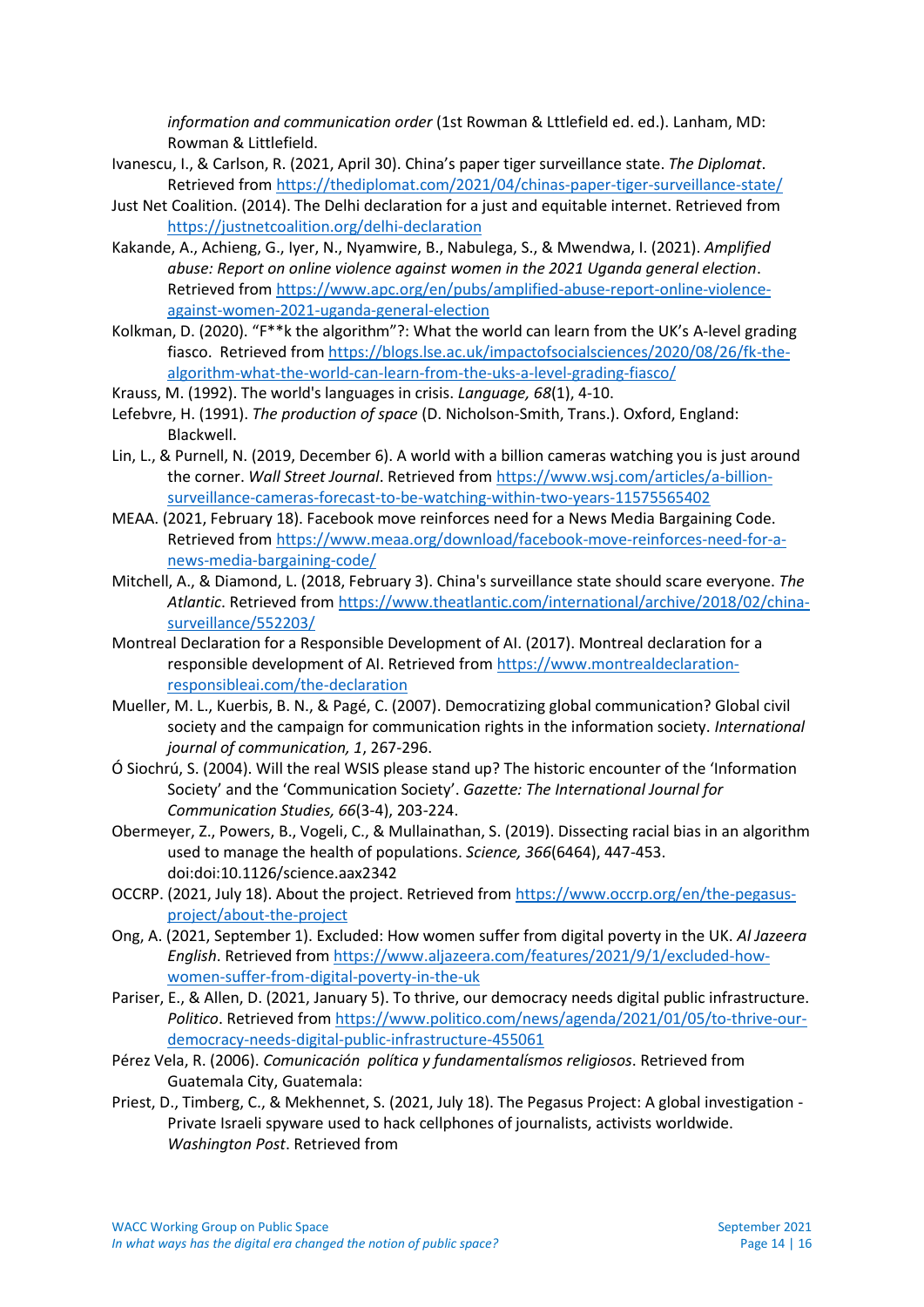[https://www.washingtonpost.com/investigations/interactive/2021/nso-spyware-pegasus](https://www.washingtonpost.com/investigations/interactive/2021/nso-spyware-pegasus-cellphones/?itid=lk_inline_manual_2)[cellphones/?itid=lk\\_inline\\_manual\\_2](https://www.washingtonpost.com/investigations/interactive/2021/nso-spyware-pegasus-cellphones/?itid=lk_inline_manual_2)

- Project for Public Spaces. (n.d.). What makes a auccessful place? Retrieved from <https://www.pps.org/article/grplacefeat>
- PublicSpaces. (2021, May). Manifesto. Retrieved fro[m https://publicspaces.net/english](https://publicspaces.net/english-section/manifesto/)[section/manifesto/](https://publicspaces.net/english-section/manifesto/)
- Regulating the internet giants: The world's most valuable resource is no longer oil, but data. (2017, May 6). *The Economist*. Retrieved from [https://www.economist.com/leaders/2017/05/06/the-worlds-most-valuable-resource-is-no](https://www.economist.com/leaders/2017/05/06/the-worlds-most-valuable-resource-is-no-longer-oil-but-data)[longer-oil-but-data](https://www.economist.com/leaders/2017/05/06/the-worlds-most-valuable-resource-is-no-longer-oil-but-data)
- Reporters Without Borders. (2021). Index details: Data of press freedom ranking 2021. Retrieved from [https://rsf.org/en/ranking\\_table](https://rsf.org/en/ranking_table)
- Ritchie, R., & Mispy, O.-O. (2020). Measuring progress towards the Sustainable Development Goals Sustainable Development Goal 9: Build resilient infrastructure, promote sustainable industrialization and foster innovation. Retrieved from [https://sdg](https://sdg-tracker.org/infrastructure-industrialization#targets)[tracker.org/infrastructure-industrialization#targets](https://sdg-tracker.org/infrastructure-industrialization#targets)
- Shifting the Power Coalition. (2021). *Pacific young women transforming climate crisis to climate justice - Interim findings: Young women and climate change baseline survey*. Retrieved from
- Skutnabb-Kangas, T. (2003). Linguistic diversity and biodiversity: The threat from killer languages. In C. Mair (Ed.), *The politics of English as a world language: New horizons in postcolonial cultural studies* (pp. 31-52). Amsterdam: Rodopi.
- Smith, R. E. (2019). *Rage inside the machine: The prejudice of algorithms, and how to stop the internet making bigots of us all*. London: Bloomsbury Business.
- Srinivasan, R. (2017). *Whose global village?: Rethinking how technology shapes our world*. New York, NY: New York University Press.
- Stackhouse, M. L. (2001). Public theology and political economy in a globalizing era. *Studies in Christian ethics, 14*(2), 63-86. doi:10.1177/095394680101400206
- Statista. (2021, January 27). Most common languages used on the internet as of January 2020, by share of internet users. Retrieved from [https://www.statista.com/statistics/262946/share](https://www.statista.com/statistics/262946/share-of-the-most-common-languages-on-the-internet/)[of-the-most-common-languages-on-the-internet/](https://www.statista.com/statistics/262946/share-of-the-most-common-languages-on-the-internet/)
- Tacchi, J. A. (2008). Voice and poverty. *Media Development, 2008*(1).
- Thomas, P. (2006). The communication rights in the information society (CRIS) campaign: Applying social movement theories to an analysis of global media reform. *International Communication Gazette, 68*(4), 291-312. doi:10.1177/1748048506065763
- Trancozo Trevino, M. (2020, April 15). The many languages missing from the internet. *BBC Future*. Retrieved from [https://www.bbc.com/future/article/20200414-the-many-lanuages-still](https://www.bbc.com/future/article/20200414-the-many-lanuages-still-missing-from-the-internet)[missing-from-the-internet](https://www.bbc.com/future/article/20200414-the-many-lanuages-still-missing-from-the-internet)
- UN Secretary-General's High-level Panel on Digital Cooperation (UNSG). (2019). *The age of digital interdependence*. Retrieved from [https://www.un.org/en/pdfs/DigitalCooperation-report](https://www.un.org/en/pdfs/DigitalCooperation-report-for%20web.pdf)[for%20web.pdf.](https://www.un.org/en/pdfs/DigitalCooperation-report-for%20web.pdf)
- UNESCO. (2016, July 07). Towards World Atlas of Languages. Retrieved from <https://en.unesco.org/news/towards-world-atlas-languages>
- UNESCO. (2019, June 17). UNESCO stands up against the online harassment of women journalists. Retrieved from [https://en.unesco.org/news/unesco-stands-against-online-harassment](https://en.unesco.org/news/unesco-stands-against-online-harassment-women-journalists)[women-journalists](https://en.unesco.org/news/unesco-stands-against-online-harassment-women-journalists)
- United Nations (UN). (n.d.). *Transforming our world: The 2030 agenda for sustainable development*. (A/RES/70/1). Retrieved from [https://sustainabledevelopment.un.org/content/documents/21252030%20Agenda%20for%](https://sustainabledevelopment.un.org/content/documents/21252030%20Agenda%20for%20Sustainable%20Development%20web.pdf) [20Sustainable%20Development%20web.pdf.](https://sustainabledevelopment.un.org/content/documents/21252030%20Agenda%20for%20Sustainable%20Development%20web.pdf)
- United Nations Department of Economic and Social Affairs (UNDESA). (2019). *Sustainable development outlook 2019: Gathering storms and silver linings*. Retrieved from